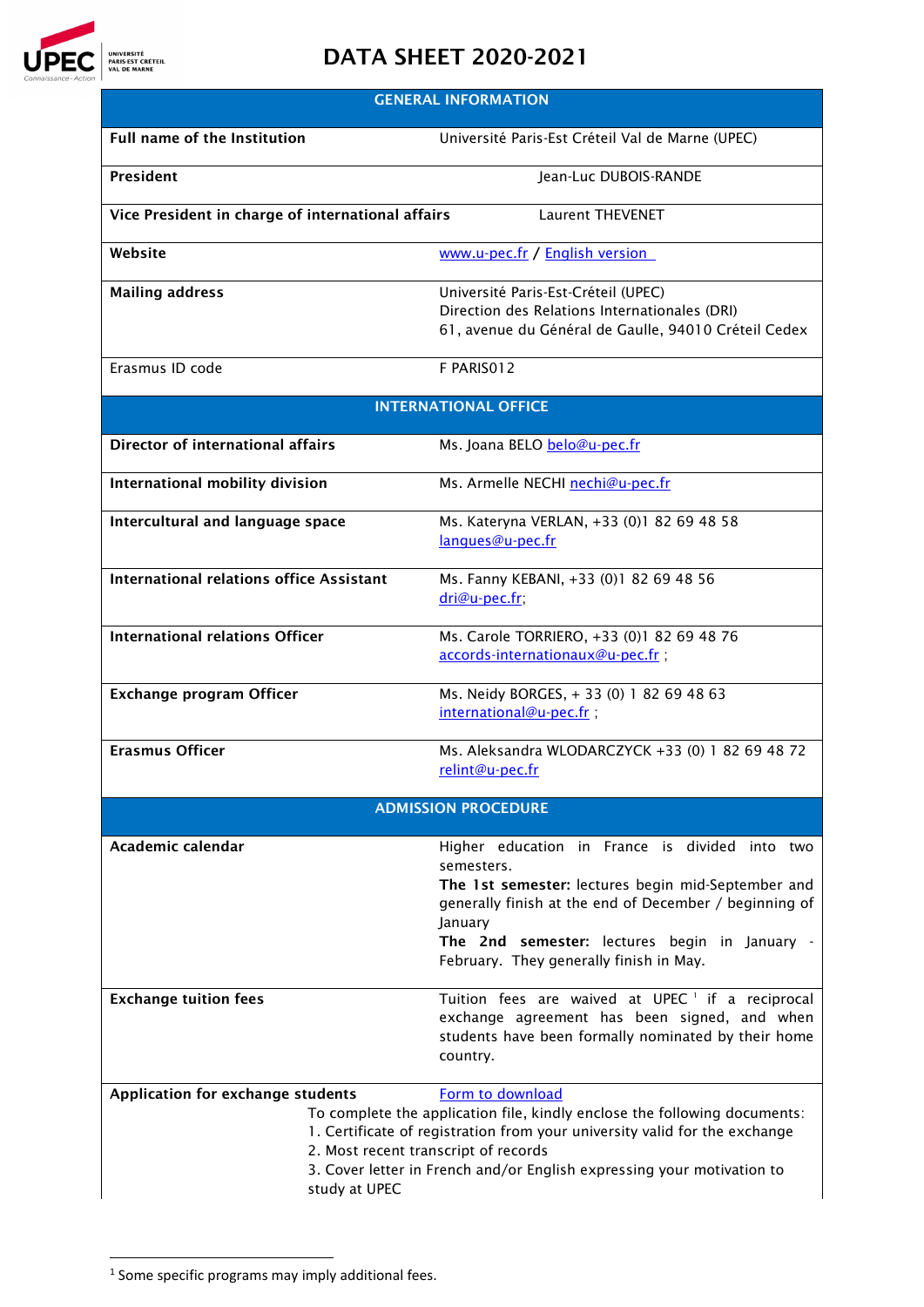|                                                                                                                                                              | 4. Photocopy of the ID and visa (if applicable) page of your passport<br>5. Photocopy of your health insurance card                                                      |  |
|--------------------------------------------------------------------------------------------------------------------------------------------------------------|--------------------------------------------------------------------------------------------------------------------------------------------------------------------------|--|
| <b>Welcome meeting</b>                                                                                                                                       | International students are invited to a welcome meeting. The first one<br>takes place mid-September and the second one mid-January.                                      |  |
| Housing                                                                                                                                                      | Students are responsible for securing their own accommodation. UPEC<br>provides some rooms at CROUS residence and can help students in<br>their search.                  |  |
| <b>COURSES</b>                                                                                                                                               |                                                                                                                                                                          |  |
| Languages of instruction                                                                                                                                     | French and English (see programs taught in English below). The<br>partner school must ensure the candidate has appropriate proficiency<br>in French and / or in English. |  |
| <b>DELCIFE (French language and civilization department)</b><br>French languages and civilization courses<br>All exchange students may attend French classes |                                                                                                                                                                          |  |
| <b>Courses taught in French</b>                                                                                                                              | By field of study<br>By degree                                                                                                                                           |  |
| <b>Courses taught in English</b>                                                                                                                             |                                                                                                                                                                          |  |
| □ Bachelor of Arts - English (Anglophone studies)                                                                                                            |                                                                                                                                                                          |  |

- □ Bachelor's degree [International economics and management](http://www.en.u-pec.fr/bachelor-s-degree-international-economics-management-618254.kjsp?RH=1399969328746)
- □ Bachelor's degree [International Management](http://www.en.u-pec.fr/bachelor-s-degree-international-management-699055.kjsp?RH=1399969328746)
- □ Bachelor's degree [International Business](http://www.en.u-pec.fr/bachelor-s-degree-international-business-699056.kjsp?RH=1399969328746)
- Master of Arts [English \(Anglophone studies\)](http://www.en.u-pec.fr/master-of-arts-ma-anglophone-studies-699243.kjsp?RH=1399969328746)
- □ Master's degree Globalization & international trade
- □ Master's degree [International Business](http://www.en.u-pec.fr/master-s-degree-international-business-678347.kjsp?RH=1399969328746)
- □ Master's degree [Business management](http://www.en.u-pec.fr/master-s-degree-business-management-imbm--618258.kjsp?RH=1399969328746)
- □ Master's degree International economics
- □ Master's degree [Development economics and international project management](http://www.en.u-pec.fr/master-deipm-developpement-economics-and-international-project-management--618381.kjsp?RH=1399969328746)
- □ Master of Science [International biometrics](http://www.en.u-pec.fr/master-of-science-msc-international-biometrics-618255.kjsp?RH=1399969328746)
- □ Master of Science [Biology and health : tissue, cell and gene biotherapies](http://www.en.u-pec.fr/master-of-science-msc-biology-health-tissue-cell-gene-biotherapies-618377.kjsp?RH=1399969328746)
- □ Master of Science [Biology and health : vaccinology](http://www.en.u-pec.fr/master-of-science-biology-health-vaccinology-684187.kjsp?RH=1399969328746)
- □ Master of Social Science Urban Planning